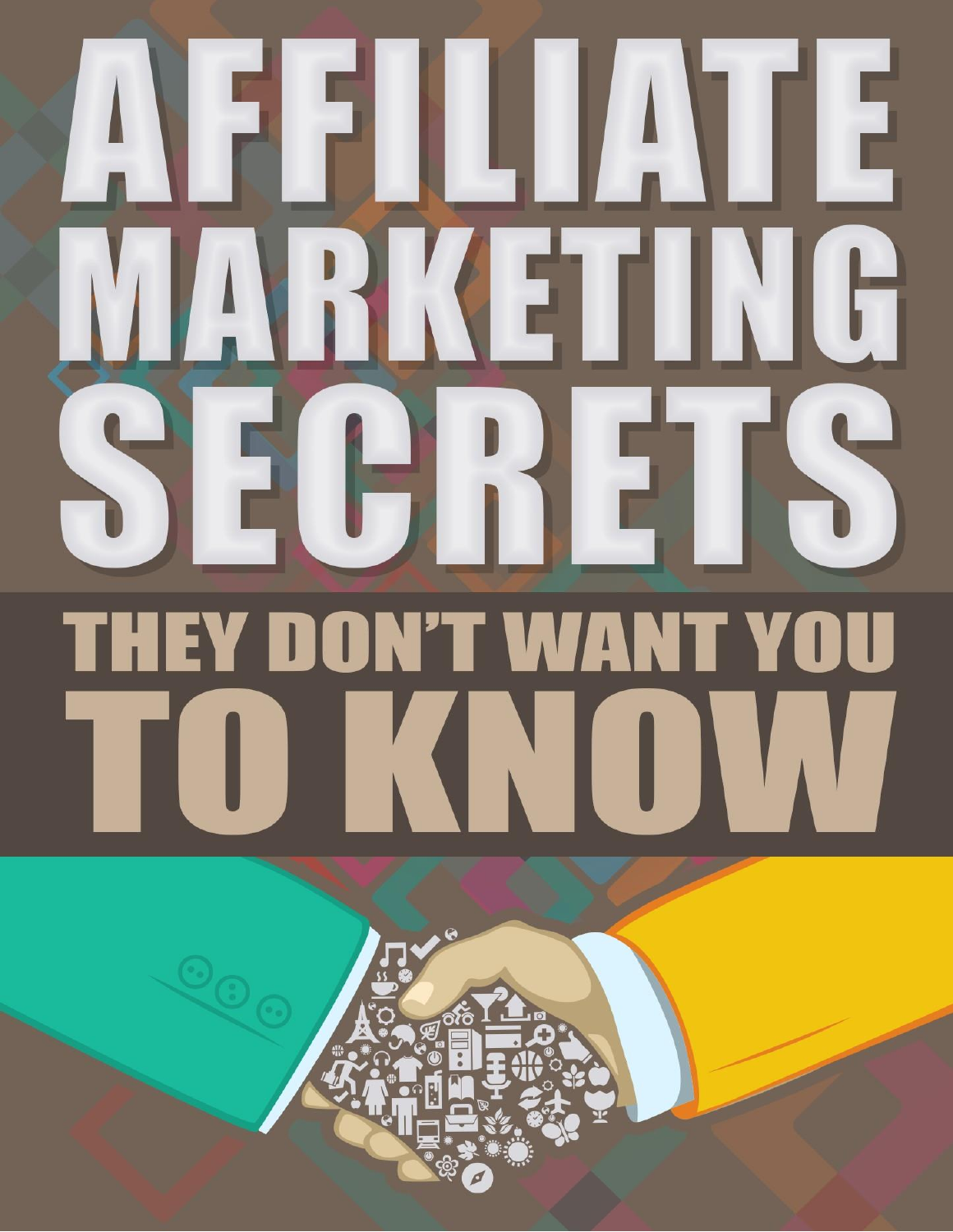# **Affiliate Marketing Secrets They Don'tWantYouToKnow**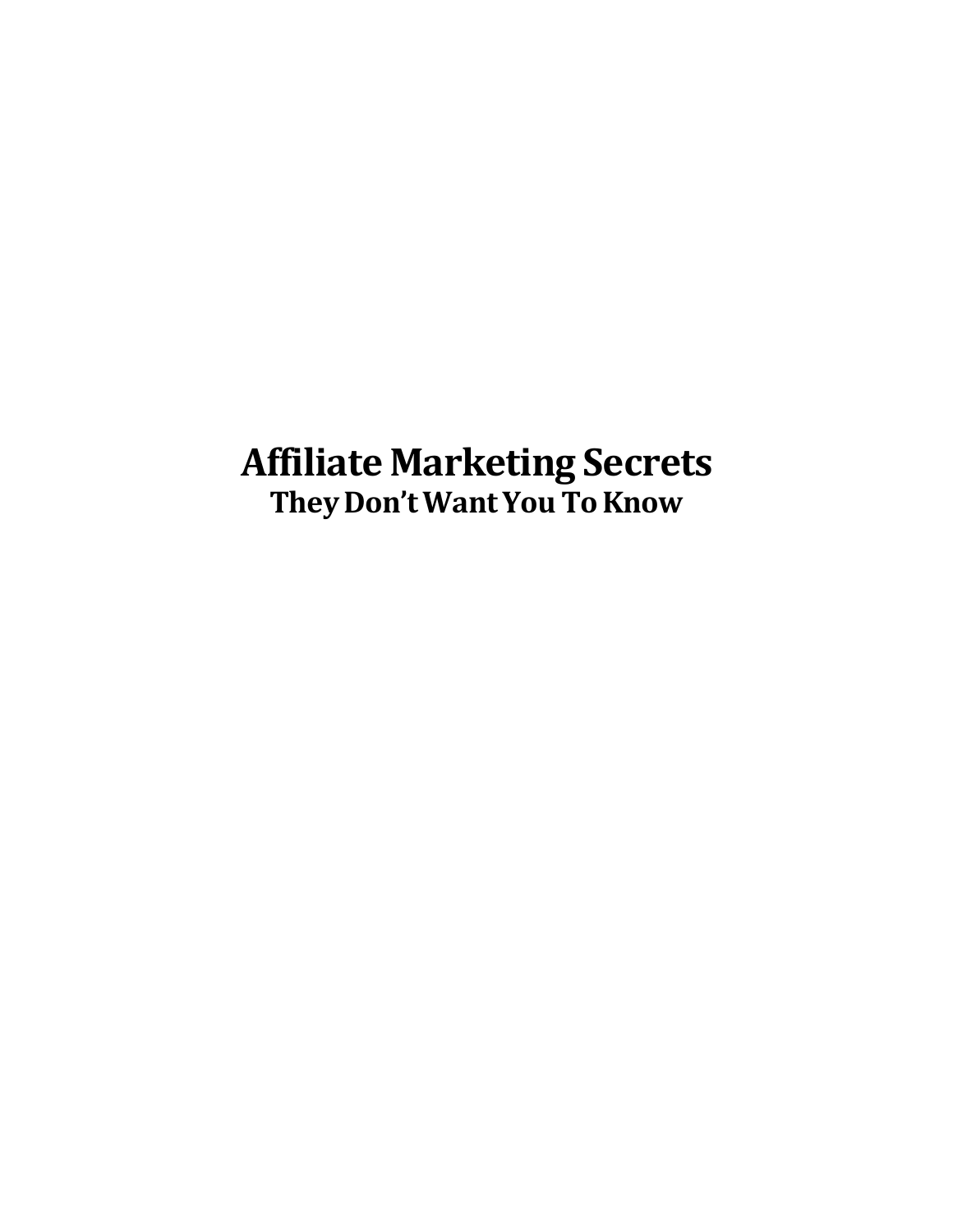When it comes to making money online, affiliate marketing is one of the most appealing business models there is. Why? Simply because it allows you to potentially make a large amount of money from home without having to trade your time for cash.

Affiliate marketing is not easy and anyone who thinks otherwise is in for an unpleasant surprise. Likewise, it isn't a 'get rich quick scheme' and it *does* involve a lot of work.

That said though, once you're set up with your affiliate marketing business model, you can earn a steady stream of *passive* income – potentially indefinitely. Passive income simply means that you'll be earning money while you sleep and while you go on holiday. While the initial set-up may have involved a fair amount of work then, it eventually becomes selfperpetuating to the point where you can stop working and continue to sow the seeds of your labor for years to come.

And while affiliate marketing isn't easy, it certainly is *easier* than a lot of other business models. That is to say it is easier to understand, easy to get started with and easier to execute. While it might involve some trial and error, the initial stages often actually amount to little more than copying and pasting existing businesses!

Affiliate marketing *can* be the answer that you're looking for then. The only caveat is that you need to go into it with realistic expectations and you need to be smart about how you approach it. With the right know-how and with access to the best marketing 'secrets', you can hack this setup and start earning a lot of money very quickly. That's where this book comes in: read on and we'll examine the powerful strategies you can use to get the most from affiliate marketing.

#### **The Basics**

Before we go any further, let's quickly recap on what affiliate marketing *is*. There a good chance that those reading this eBook/report will already have a good understanding of the concept but for those who don't, this basic explanation of the business model will tell you everything you need to know…

#### The Set-Up

Being an affiliate marketer is like being a salesman on commission. In other words, you get paid some of the profit from a product as an incentive to help the product creator to sell it. This is the same method that a door-to-door salesman would use but the main difference is that you'll be selling your products over the *web*. This essentially gives you the potential to reach a *far* greater audience of buyers and to sell a far bigger amount of products. So instead of selling Sky TV to three people a day, you're now able to sell an eBook to 10, 20, 100 or 1,000 people daily depending on how good you are.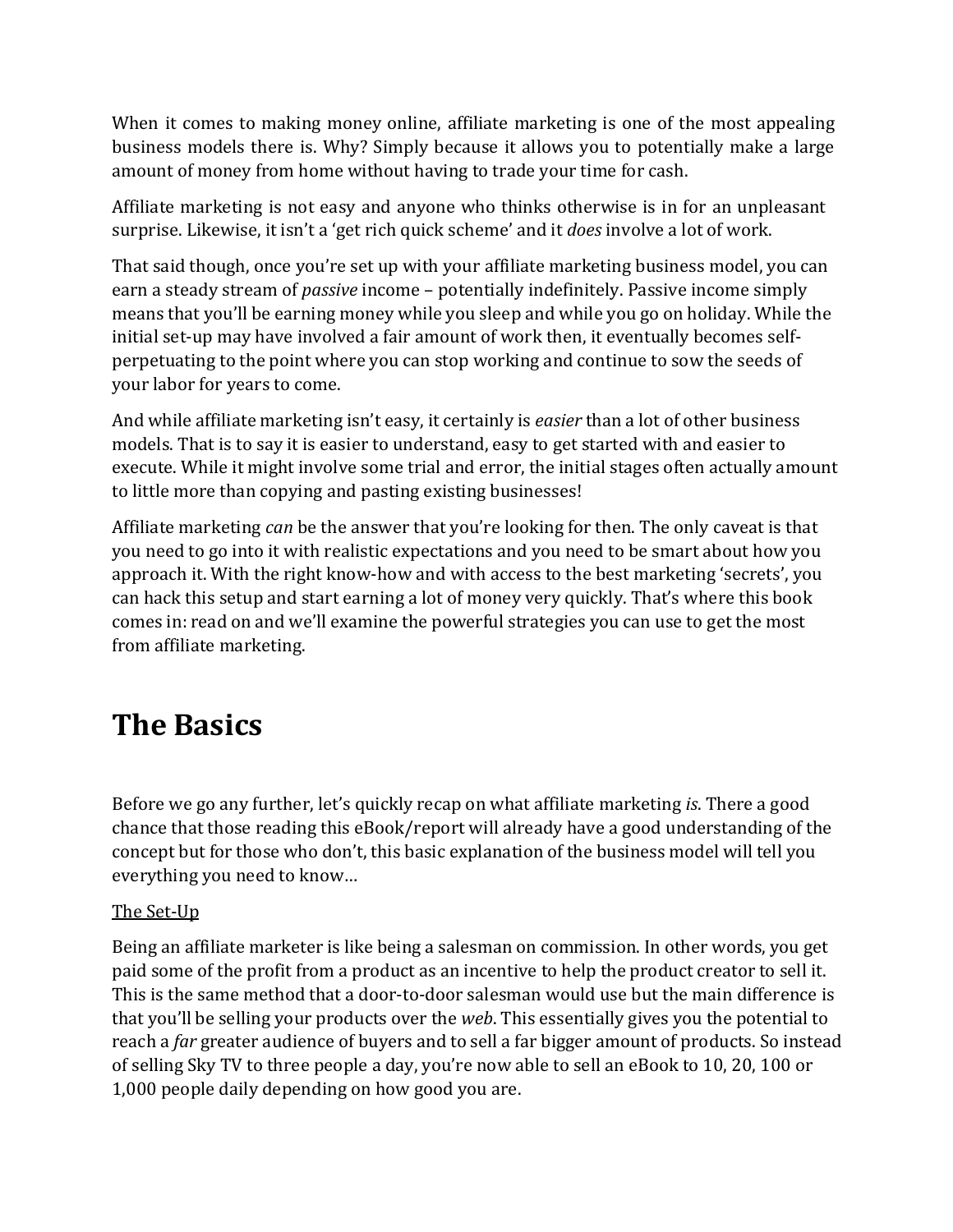At the same time, selling digital products like eBooks (which affiliate marketing often revolves around) means that there are no overheads for the product creator. There are no associated manufacturing costs, no storage requirements, no packaging, no delivery… and that means that you're getting almost 100% profit from the sale price to split between you.

Better yet, because digital product manufacturers are able to scale their operations so easily, they're often willing to offer 40, 60 or even *75* percent of their profits for each sale. Sometimes they even offer their marketers to use the marketing materials they've already created: things like e-mails, blog posts, landing pages and more. They're happy to do this because any win for you is also a win for them. This is how it's possible to create an online business by simply 'copying and pasting' someone else's business!

As an affiliate marketer then, your job will be to find products you can sell – probably these will be found on affiliate networks such as JVZoo and Clickbank. After that, you'll then be given a referral link that you can use to recommend the product to people. If someone buys the product through that link, they'll go through a redirect that will store cookies on their computer and the sale will be logged as having come from you. You can then withdraw your cash at your leisure.

The skill of an affiliate marketer then and what ultimately will allow you to thrive, is the ability to reach the right audience and to make the product sound desirable. This will ultimately be achieved through a combination of PPC (pay per click advertising), SEO (search engine optimization), email marketing, social media marketing and other similar techniques.

### **What to Expect From Affiliate Marketing**

The first and most important consideration before you get started with affiliate marketing is to know what you want to get out of it. This may sound like the 'boring stuff' and perhaps you just want to get stuck in as quickly as possible; in fact though, not knowing your goals or having the wrong expectations can be a huge setback if you don't take the time to think this through. It's no exaggeration to say that this is a big part of why a lot of people fail at affiliate marketing.

Largely responsible for this issue, are all the adverts that flood Facebook telling you that you can earn thousands of dollars a day by just posting a few ads. Then there are people like Tai Lopez, telling you that you can earn millions like them and be a genius billionaire by following their course.

This sets up unrealistic expectations and leads to people going into affiliate marketing underprepared and with a lot of false hope. It also leads to some serious mistakes.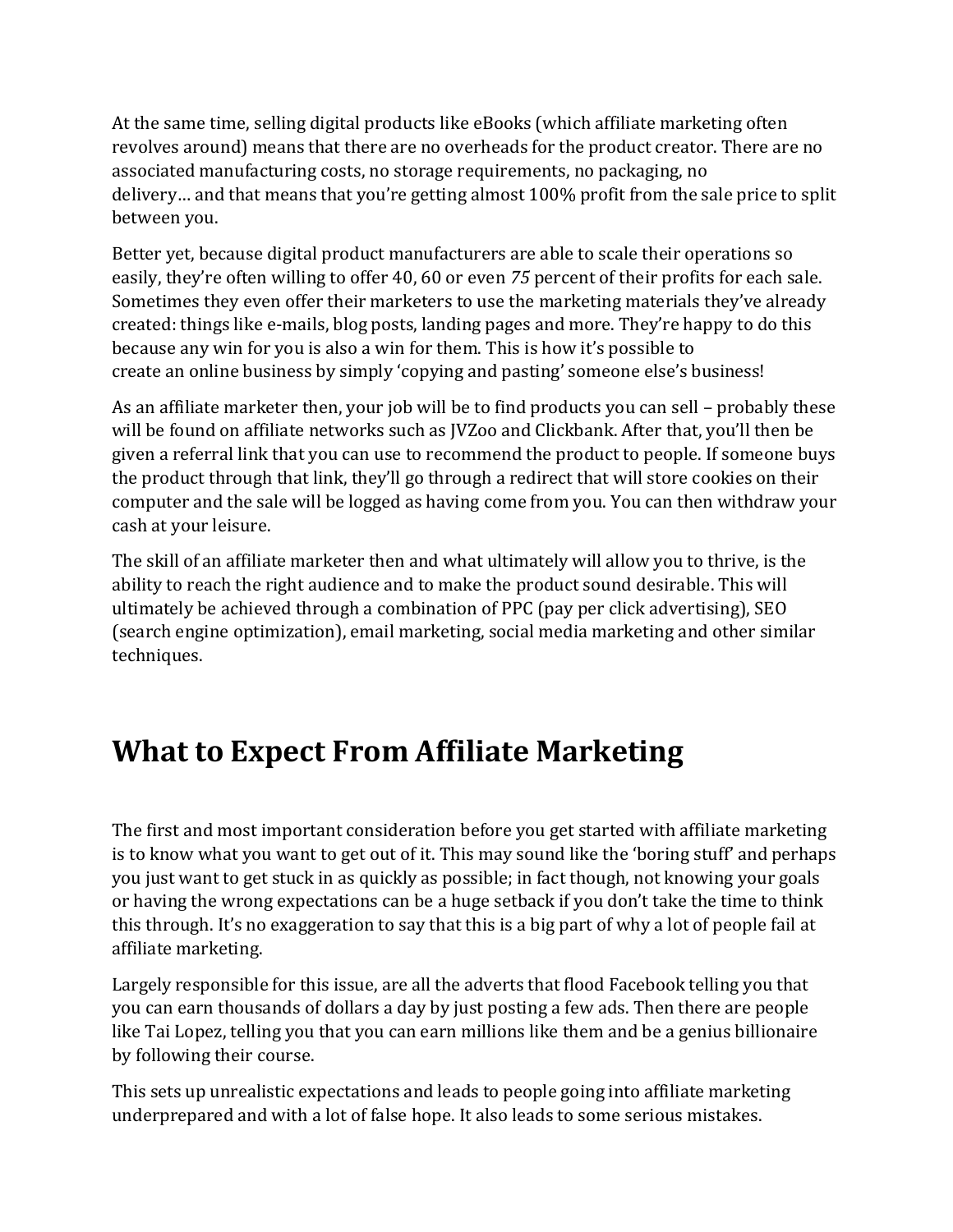In theory, you can make money as an affiliate marketer by following four very easy steps:

- Find an affiliate product to market on JVZoo or Clickbank
- Create a landing page flaunting the benefits of said product and including your link
- Pay for highly targeted PPC ads through Facebook
- Profit!

#### Easy right?

Facebook ads are PPC which means that you only pay if someone clicks them. So if you setup an advertising campaign that's entirely ineffective and everyone ignores… it won't cost you anything! If your landing page is very good then you can expect to convert a fair amount of visitors into buyers and with a decent digital product, you should be able to earn about \$30-\$50 per purchase. Considering that you'll only be paying a few cents for each customer – who has already shown an interest in your product – that means that you can almost guarantee a decent ROI from those advertising campaigns. The longer the ad runs, the more you can earn and the more you can reinvest to scale your products.

What's more, you can target the ads to show to precisely the right people using the information available on Facebook. Got a book on how to plan a cheap wedding? Great: just target your book toward people who are engaged on Facebook!

Meanwhile, you can build up your own direct audience through a website and through a mailing list so that eventually you won't even *need* to pay from advertising and you can sell over and over again to your list that puts their trust in everything you say and recommend.

This is the promise of affiliate marketing and it sounds like a simple, fool-proof way to make money. But there are some catches that very often get overlooked by the people selling the online courses and the eBooks for \$1,000.

One of these catches is that there are hundreds of other people trying to sell eBooks on making money. And there are hundreds of other people competing for the advertising space on Facebook. Facebook ads show based on who has the larger advertising budget and the result is determined by an automated 'bidding process'. In other words, you need a fairly large budget in order for your ads to be seen, meaning that you can actually end up spending 50cents to several *dollars* for your ads to get clicked.

This now means that you can still profit, but in order to do so, you need the *perfect*  landing page and the perfect product for the ideal audience. These are a lot of factors that you're frankly unlikely to get right the very first time. As a result, it's not uncommon to end up sinking huge amounts of money into PPC before you land on a good set-up with the right targeting, the right ad text, the right product *etc.*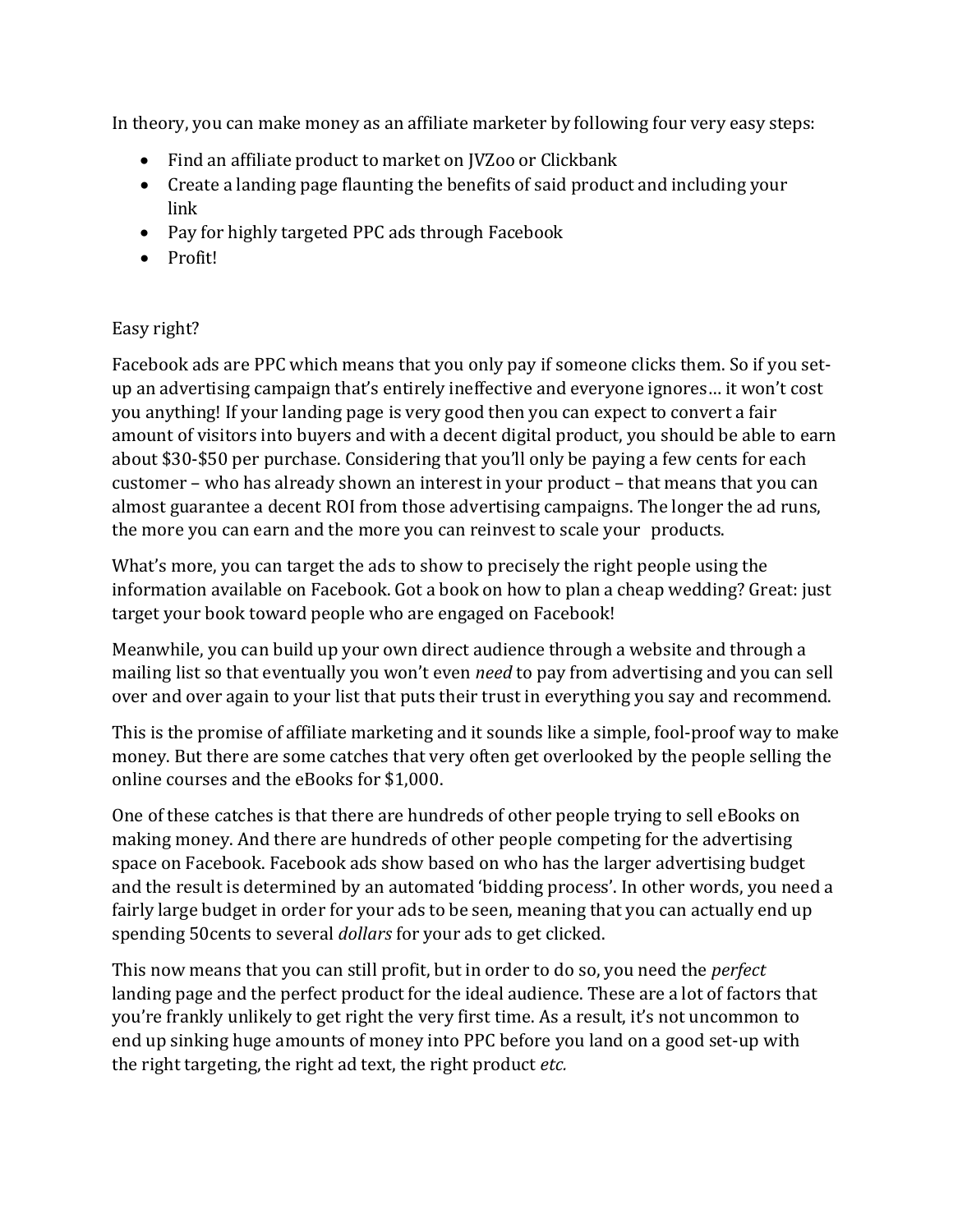As for building your own audience, this can often take *years* before you're at a point where you don't need PPC. If you thought you'd be the top blogger in your niche within months, then you unfortunately need a reality check. Rather, you can expect it to take you a year or *more* to get to this point. And far from doing nothing, this will have to involve writing regular content and doing lots of promotion – almost to the extent of it being a full time job. And while you're doing this, you *won't* be getting paid for the work you're doing. A lot of us just can't afford to put such a big investment into something that isn't paying out yet.

And when you had gone into this, expecting that you would be a millionaire by month two, it's very easy to get disheartened and to just give up.

### **The Right Strategy**

So what can you do about all this? Is it a lost cause?

Not at all – there genuinely are thousands of people who have made affiliate marketing work for them and who have earned *millions* of dollars doing it. JVZoo's elite program requires you to be making at least \$10,000 a month and there are no shortage of members.

The trick is to be realistic and to set up a plan for how you can manage your current lifestyle with your affiliate marketing aims.

The first key to doing this is to set yourself up to win: stack the deck in your favour by understanding how affiliate marketing works and what you can do to ensure that it works *for you*. In this eBook, you'll learn how to avoid common mistakes and how to find products that sell much more easily and cost you less to advertise.

The second key – and this is important – is to have moderate aims *to begin with*. Don't set out to be a billionaire. Instead, set out to supplement your current income with an extra \$50 a week. That doesn't sound like much but it's very easy to achieve and once you're at that point, you'll actually be making \$200 a month and \$2,400 a year. That's a rather big raise, especially seeing as you won't be taking on any extra responsibilities. You'll be able to go on an extra holiday every year, or to dine out every month with your

family without any guilt. How about getting that slick new computer you've had your eye on?

And once you're at *that* stage, you'll be able to start investing more time and money in order to grow your business further. We'll look at how to scale a successful affiliate marketing business model later and you'll see that you can very easily go from this to internet domination!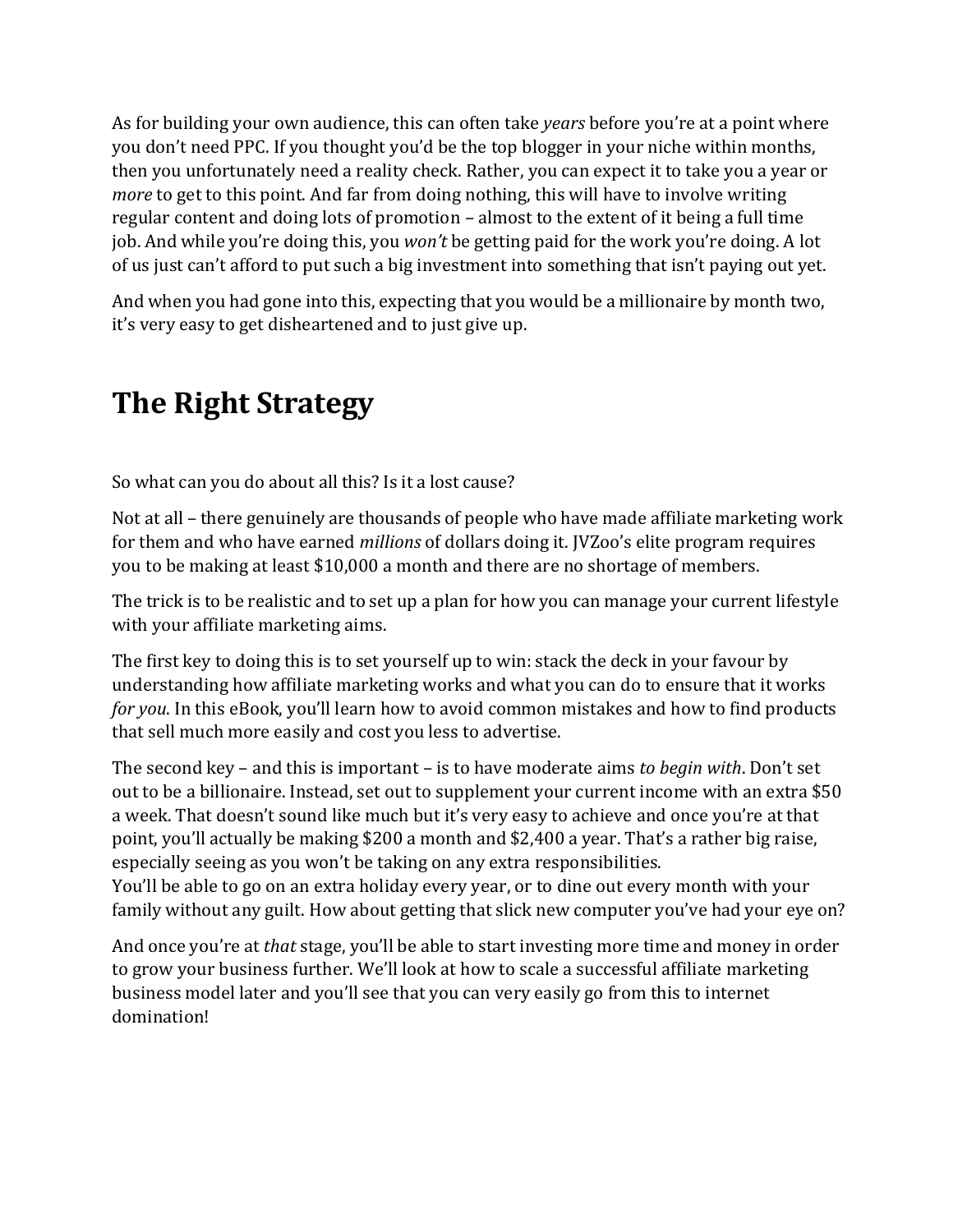Finally: choose a niche that you enjoy and that you know. If you can sell products in a niche that you enjoy and understand, then you'll be able to turn writing about those subjects into a hobby and something you enjoy. This makes a big difference to your eventual success and means that you can take your eye off the goal and not only think of these activities as a means to an end.

### **Product Selection**

The most important key to your success before you set out is product selection. This is what will help you to make sure there's an audience for your product and what will dictate what you write about, who your target demographic is, how much profit you make and more.

So to start out, you need to make a list of all the niches you would enjoy writing about and that you have some experience in. This isn't going to come into play right at the start but it will make a big difference when it comes to promoting a blog and creating your own audience somewhere down the line.

What we're interested in right now is finding a niche that isn't over-saturated with digital products and with affiliate offers. We're going to start out with a digital product because this will give you the most profit per sale which means you can get more revenue from a smaller number of buyers. Later down the line, you might become interested in selling physical products which have a much broader appeal – you can read the full Affiliate Marketing Secrets eBook for an in-depth treatise on that subject.

When you take a look at the digital products on a network like Clickbank or JVZoo, something might jump out at you right from the start: they're almost exclusively in the 'make money online' niche. In fact, if you take a look at the network 'WSO' (Warrior Special Offers) then you'll notice that this one is actually *100%* products in that niche.

I want you to resist the urge to choose this as your first niche. Why? Because as you can see, it is already a highly competitive area to get into. If you try to sell a product in this area, then you'll be going up against pretty much every other affiliate marketer and product creator on the net. As such, you'll be paying *considerably* more for each of your ads to appear on Facebook, Google AdWords or wherever else you choose to put them. What's more, you'll find that you struggle to stand out to that audience. This particular audience is *very* web savvy, they probably know exactly how the affiliate marketing business model works and they've probably encountered some real duff products in this niche. Even if you've chosen a product that is genuinely very high quality, your offer will still be looked upon cynically and they will assume that you're just out to make money. They've been burned before, they're inundated with such offers and it takes a lot more marketing to sell to them.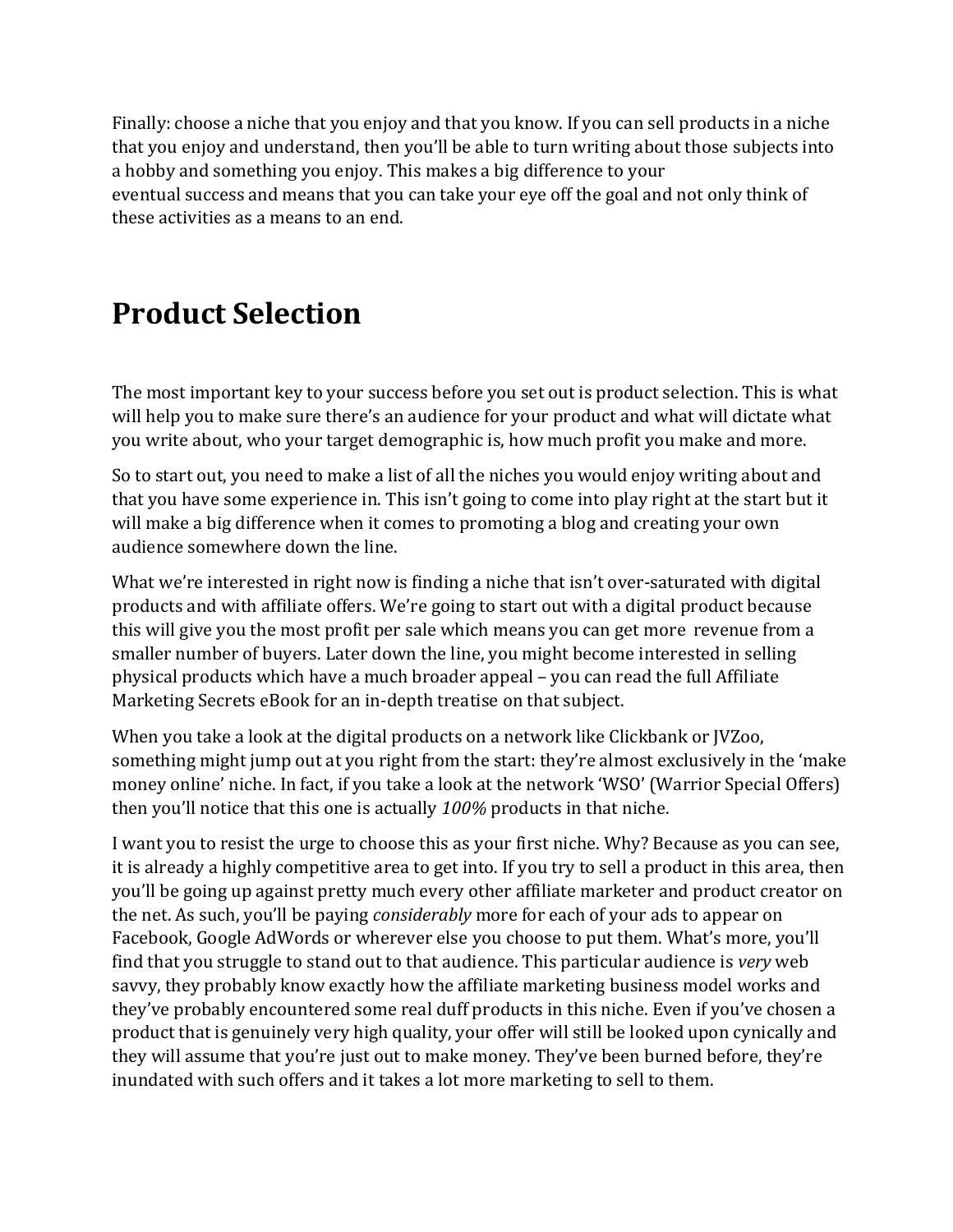On the other hand though, selling something to a much smaller niche means that you can pay considerably less for your ads and find an audience that hasn't seen offers like yours before. Potentially, you can offer them something that solves a real problem they've been facing and promises to make their lives easier: which is exactly how you make money.

A great example of this is to choose a career. This is a very specific niche that you can target directly through Facebook and indirectly through Google AdWords (AdWords ads are ads that appear on Google searches). Pat Flynn is the owner of 'Smart Passive Income.com' and he demonstrates how this can work with his 'foodtruck' niche. He has a website that is aimed specifically at food truck drivers and he uses it to sell a digital product that can help them to make more money from what they do. This is ideal because there are millions of English-speaking food truck drivers around the world and yet they're not highly targeted with these kinds of products all the time.

Earlier we discussed the wedding planning niche. An eBook on how to save money on planning a wedding is a *perfect* niche for a few reasons:

- It's not over saturated with similar digital products
- The book promises to save money, thus making it an *investment*
- It's easy to target people place their relationship status on Facebook and use a lot of predictable searches when they're planning weddings
- The audience is young and thus likely tech-savvy enough to be interested in digital products as a whole
- The demographic is constantly changing: in other words, people are getting engaged all the time meaning that you'll never saturate the market and run out of people to sell to

Another great option is to sell a product to a small section of a larger audience. Right behind making money online, the fitness niche is another very over-saturated area for digital products. There are *no* shortage of books on how to get abs or build muscle or lose weight.

But you can still make this work if you pick a specific area within fitness to target.

How about training for the marathon? How about teenage bodybuilding? How about fitness for the over 50s? These are once again specific niches that are constantly replenishing and that give you a huge number of potential customers. What's more, these areas allow you to subsequently branch out with future products which means that you can make more money from your market in future.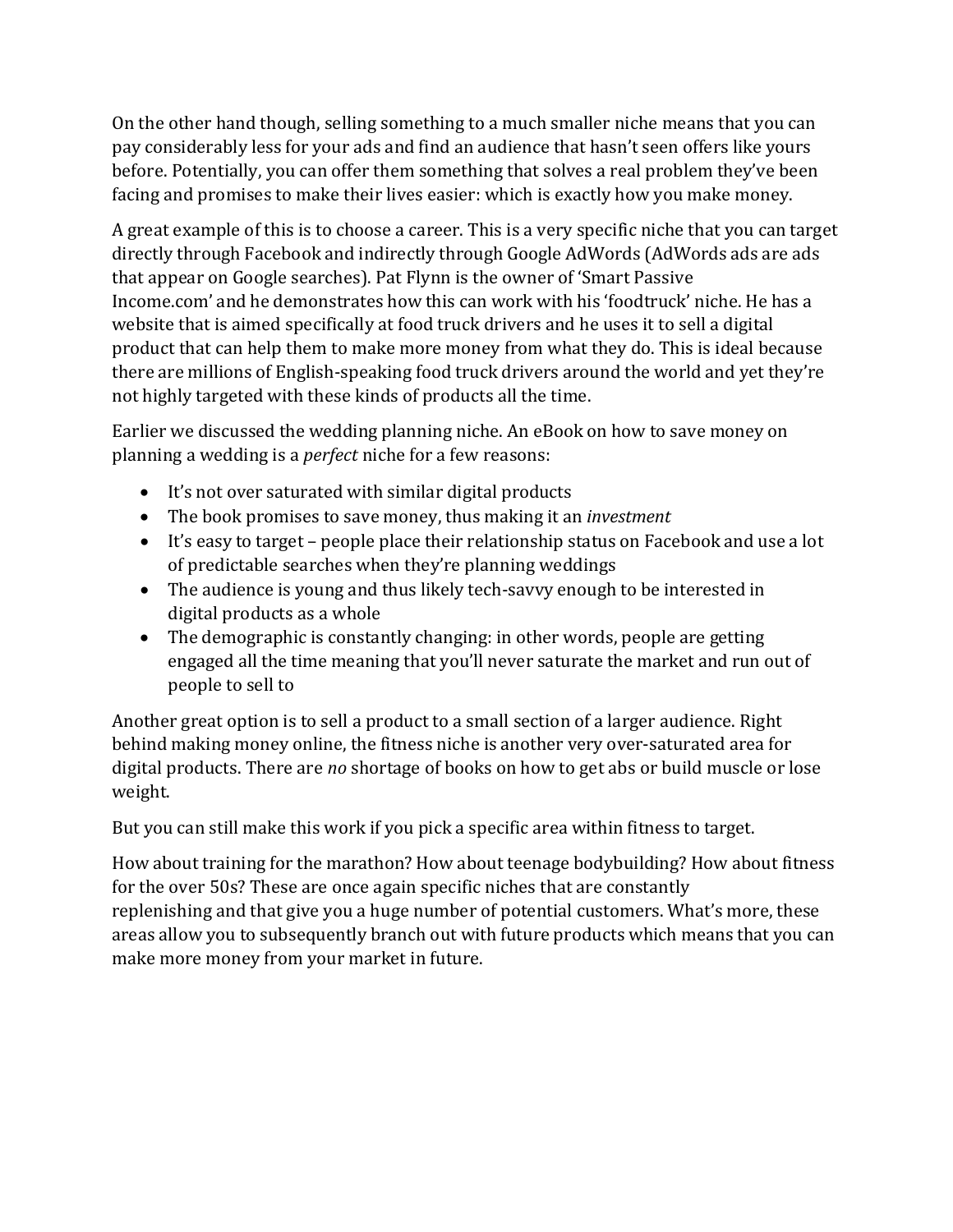#### **Route to Market**

Another consideration here is your 'route to market'. A route to market is simply a platform through which you are going to reach your specific target demographic. Say you have an eBook of knitting patterns, then your routes to market would be:

- Forums and online communities aimed at fans of knitting
- Knitting magazines
- Real-world knitting clubs and societies in your area
- Knitting websites

Whenever you're picking your niche, try to think what your routes to market would be. And like the niche itself, the key here is to find a route to market that isn't going to be inundated with competition. If your eBook is the *only* eBook aimed precisely that this audience, then it's going to stand a *much* better chance of selling.

#### **Solving a Problem**

Finally, try to find products that solve very specific problems. If you can do this, then it will be *far* easier to point out the advantages of what you're selling and to make it appealing to your demographic. Your USP should be something that you can sum up in just a few words – and this will then allow you to grab attention and really sell quickly and efficiently.

Another way to look at this is by focussing on your 'value proposition'…

#### **The Value Proposition and Selling Your Product**

The old saying goes that you 'don't sell hats, you sell warm heads'. What does this mean?

It means that you don't sell products themselves but rather you sell what the product can *do* for your audience.

So if you have an eBook on how to get amazing abs, it's not the eBook that you're selling but the abs. More than that, it's actually the attention from the opposite sex, the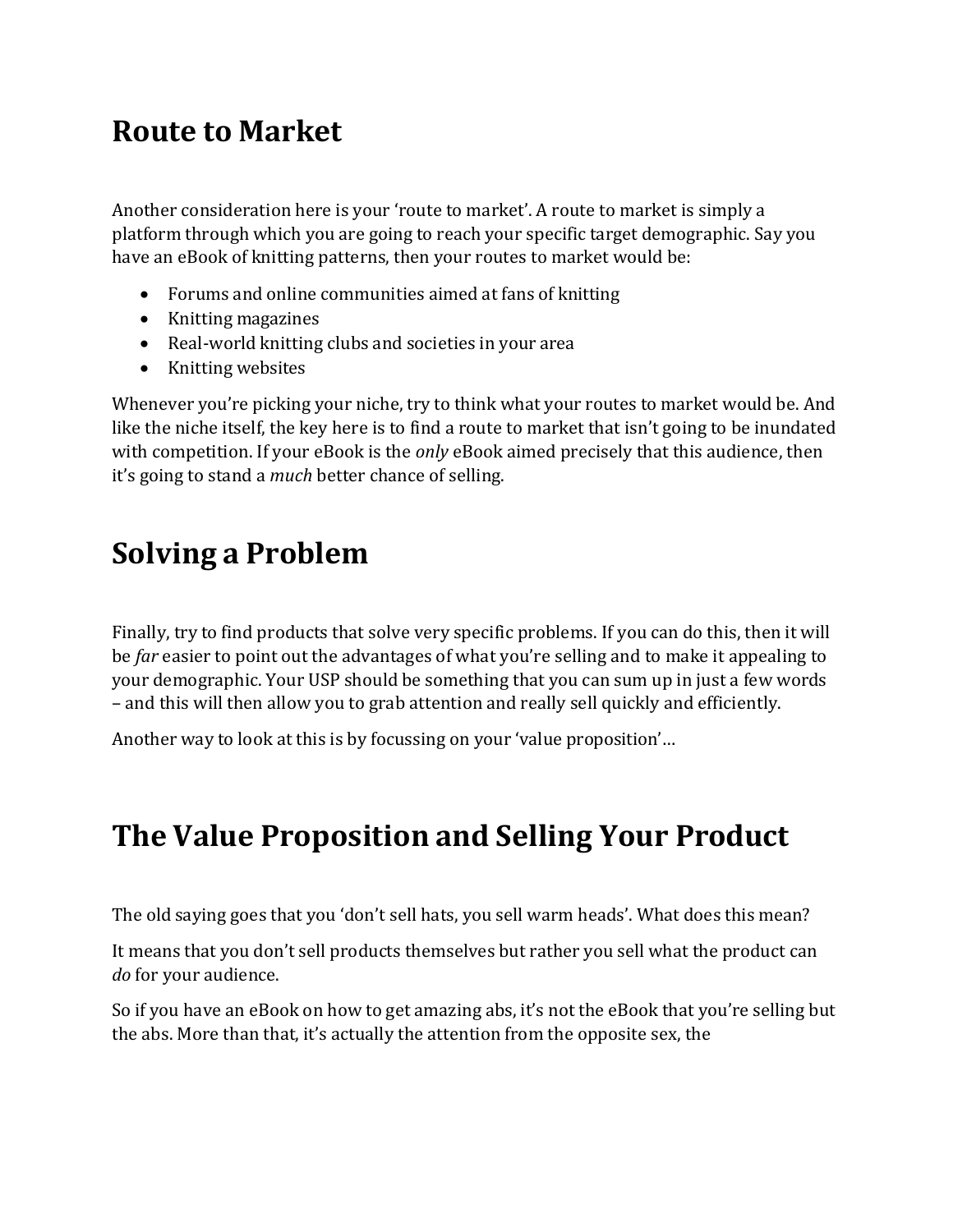confidence and the great looks that you're selling. When you sell an eBook on abs, *this* is what you need to focus on.

Likewise, if you're selling an eBook on making money online, you're actually selling freedom, power and status. You're selling the opportunity for someone to feel freed from the constraints of their normal jobs and you're selling them the ability to wear nice clothes and watches and to feel proud and confident in what they've done.

The reason this is so important, is that it's what will actually help your products to sell. Know that people don't buy things that make logical sense to buy. People tend to buy things on an emotional impulse and on a whim. Thus, you need to push the *emotional* buttons of your buyer in order to get them to click that call to action button.

#### **How to Write Your Sales Page**

A sales page is a website page that is designed specifically with the intention of selling whatever it is that you're trying to sell. There are no links to other pages on your website, there are no adverts – just one long block of text that grabs attention and sells the amazing benefits of the product. Of course, this is then interspersed with 'Buy Now' buttons.

The key to a great landing page, is to focus heavily on that value proposition and to get the buyer thinking and daydreaming about how much better their life will be with the product in their possession. At the same time, you're also fighting the constant urge they will have to navigate away from the page – because most of us have very short attention spans.

The best tip to keep their attention right away then is to use a narrative structure. This simply means starting your landing page as a story and talking about how you once didn't have abs/didn't know how to plan a wedding/were rubbish a cooking… You lay this on thick and show that you sympathize with your reader. This gets them reading and makes it hard for them to turn away because we always want to know how stories will end. At the same time, it pushes the right emotional buttons. You can also use rhetorical questions at this point such as: 'ever thought there must be a better way?'. These work very well because they force the reader to reflect one what you're saying and thereby engage with it. It all makes for very compelling reading.

You can also take this opportunity to acknowledge the concerns that they have as a reader: explain how your product *isn't* just another scam. Talk about your money back guarantee (most affiliate products offer this) and appeal to facts, statistics and figures of authority to back up your credibility.

That's when you hit them with the real value proposition you're offering and you get them to imagine and almost *feel* their life after they make this purchase. Once you've got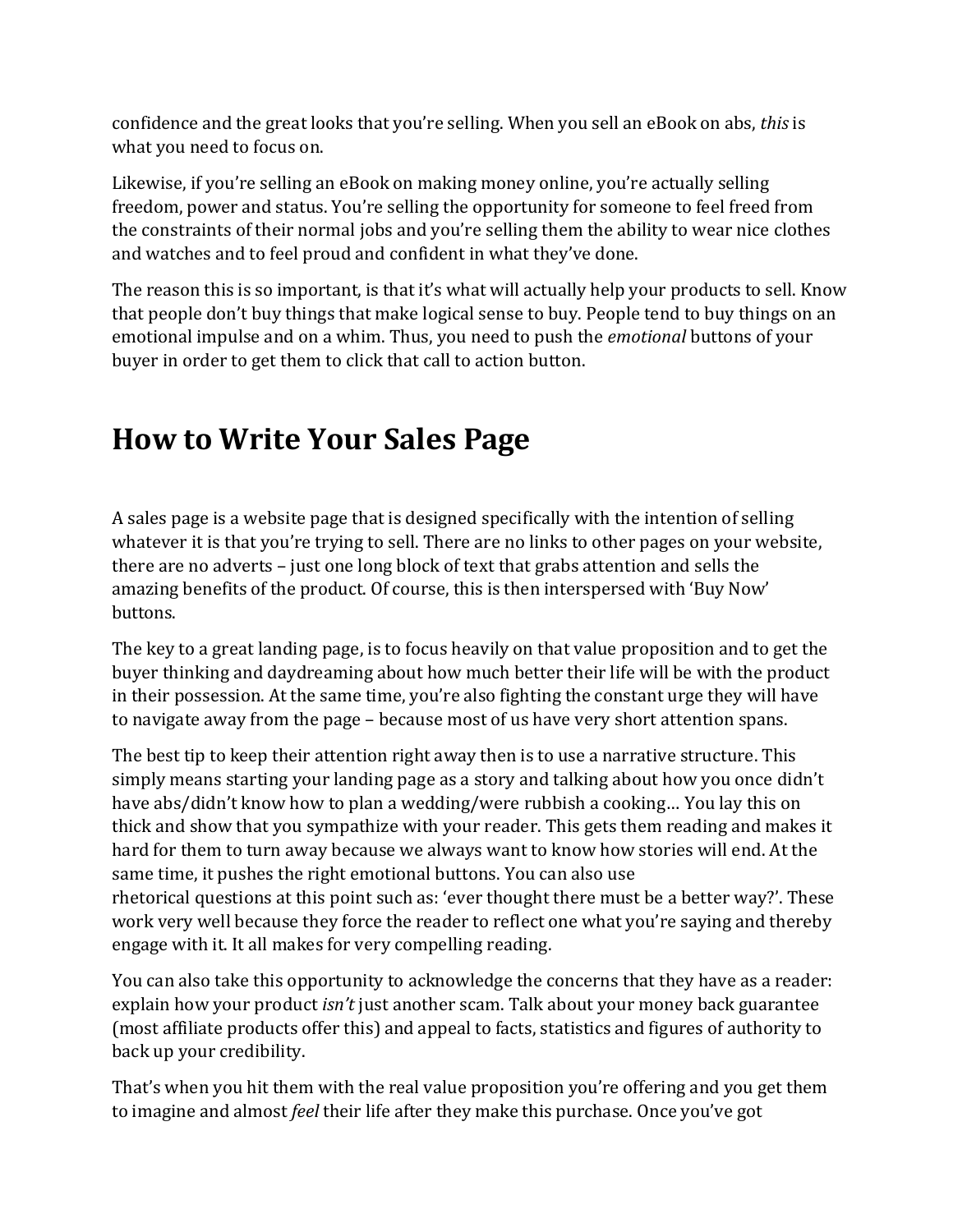them vividly experiencing and imaging the product, you finish off with a little pressure to make them buy right away: this might mean you tell them that the product won't be available long, or that the special offer you're providing will only last for a week. This makes sure they buy *now* while they're emotionally inclined to, rather than going away to think about it (and realise it's perhaps not the best way to spend their money).

## **The Lifestyle**

This value proposition should tie into a lifestyle that you're promoting and this is what's going to tie together your brand with the products you choose to sell. So if you're on Instagram, you need to promote this lifestyle and to *inspire* your followers. This is what will turn them into real fans and what will get them excited for the products you're offering.

If you have a fitness product then, your Instagram, Pinterest and Twitter should be filled with pictures of people working out on the beach, lifting heavy weights and looking sexy and healthy in their training gear. For that wedding product, you might upload images of beautiful weddings in exotic locations and with stunning decorations. Perhaps you could also share tips, advice and inspiring stories. This gives people a reason to follow you and warms them up to the idea of the product you'll be selling to them intermittently.

### **The Five Touches**

This brings us nicely on to the idea of the sales funnel. You can consider a post on social media to be 'one touch' – or one interaction with your audience. This is important to recognize, because the general wisdom is that any sale takes approximately five touches.

Throughout these five touches, you're able to then build excitement and anticipation for your product, you're able to build trust and authority for your own brand and you'll able to demonstrate the value of what you'll be offering.

Your sales funnel means a sequence you've designed to attract and reel in leads. It might start with a social media post, follow up with a blog post and mailing list, follow that up with a newsletter and a free 'seminar' and ultimately lead to your landing page and product. (The mailing list is key here as it gives you the means to make the multiple touches.)

This is another reason it pays to slowly build up your own audience and platform rather than relying permanently on PPC.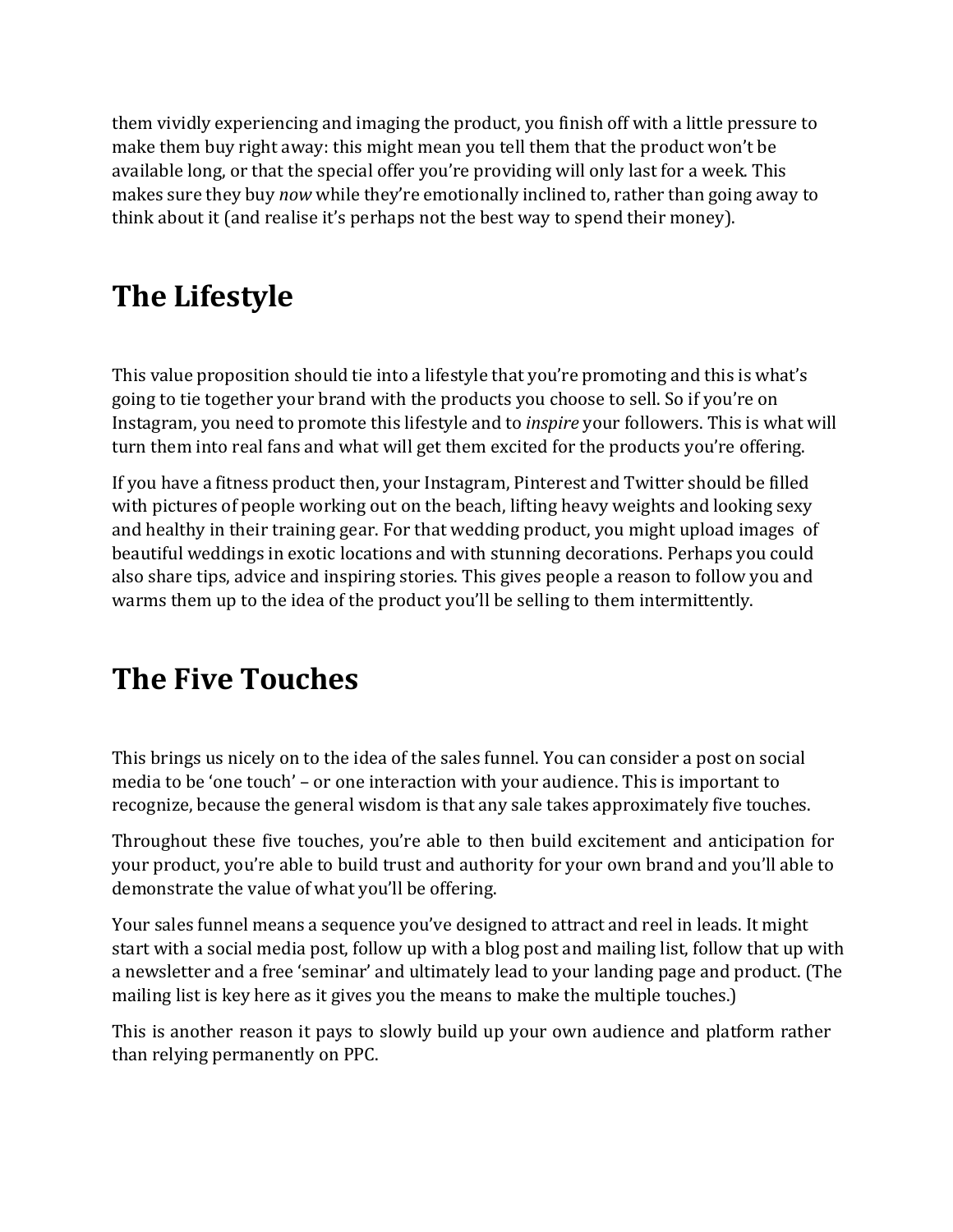# **Building Content, a Mailing List and a Social Media Presence**

So how do you go about building this audience?

There are two main routes: one is through your own website, which you will fill regularly with content to be found through social media and Google and the other is through the social media directly.

To succeed on social media there is really one rule: which is to provide lots of value. Don't just post about promotions but remember the lifestyle aspect we spoke about before. Give people a reason to follow you and ask yourself: would *you* enjoy the kind of content you're sharing?

What's also important is to be everywhere: be on as many social media sites as possible to create the maximum number of 'in-roads' to your content. This should at least mean:

- Facebook
- Twitter
- Instagram
- Pinterest
- LinkedIn
- Google+
- Tumblr

This also helps to make your brand appear more professional and well structured.

On top of this, you'll need to create a website of your own to host your landing page and your blog posts. The best way to do this is through WordPress which you'll install onto your own webhost with domain name. The full eBook explains how to easily get set up with a great website.

# **Creating Amazing Content**

From here, you now need to start posting blog posts to your site. Doing this will act as a free demonstration of the value and knowledge you can provide – it's the perfect example of that 'first touch'. At the same time, it brings more people to your site and encourages them to join your mailing list and to subscribe to you on social media.

So what makes great content? Again, the key is to genuinely provide value and that means that the content should be the kind that *you* would like to read yourself. Most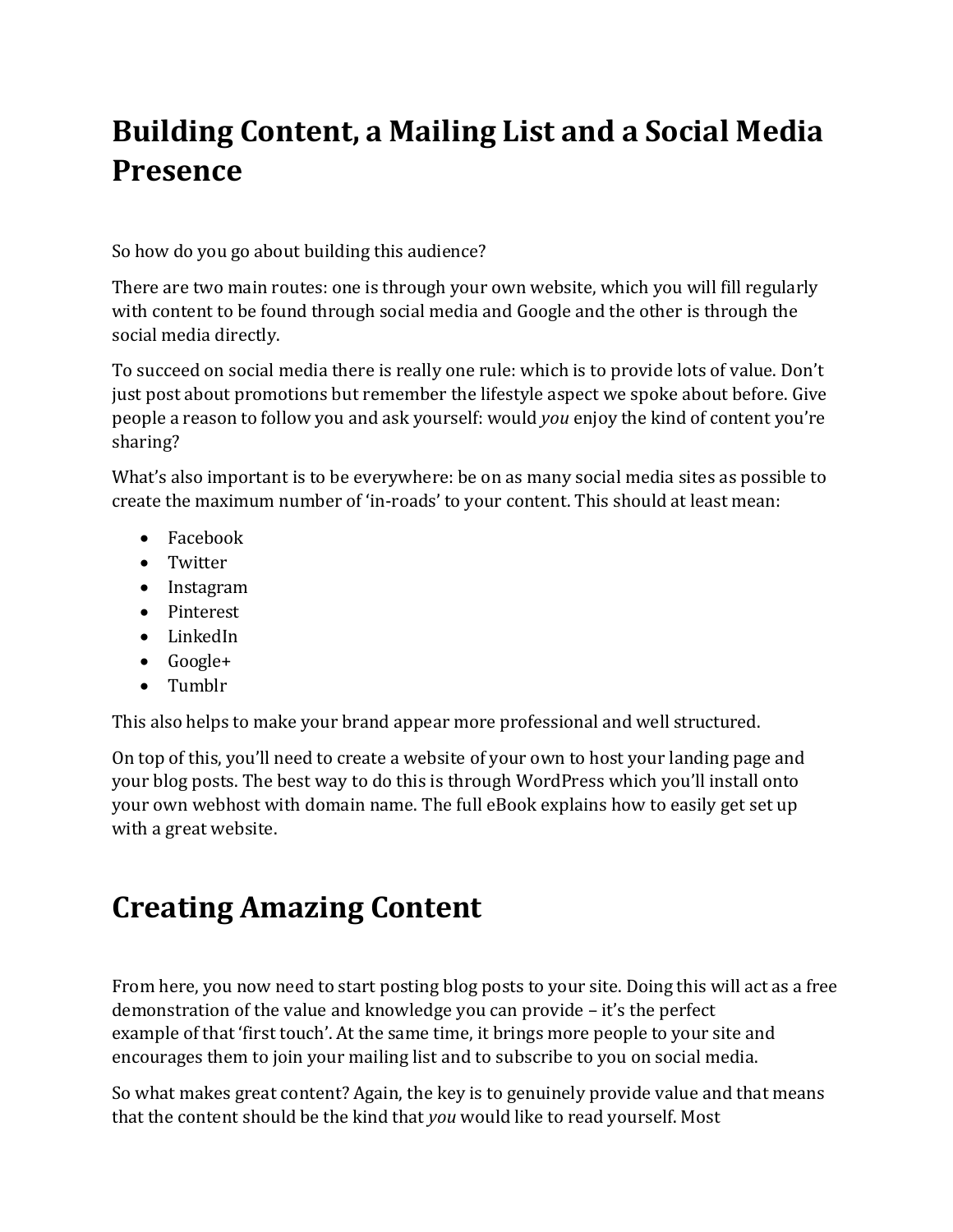importantly, this means that it should be *unique* and different from all the other content out there. If you write an article on 'ten things you're doing wrong with SEO' then you won't stand out at all from all the other sites. The same goes for 'top ab workouts'.

Try to find something new to talk about and a new, exciting angle in your niche. Find ways to combine different topics in interesting ways and always have a very specific target audience (or 'persona') in mind. This latter point will help you find routes to market to share to and it will encourage people to share – either to express themselves or to share the content with people they think will like it.

Make sure the articles are in-depth and that they have been well-researched. Ideally, they should be about 1,800 words long. Remember how important we said it was to choose a niche that you'd enjoy discussing? This is why!

Another thing to note is that there is nothing stopping you from using your articles *as*  landing pages. All you need to do is to take your affiliate link and to embed it in the body of your text. If you do that, and if you promote the product in the content, this can lead to some direct sales. This is a great way to convince yourself to keep writing and to get even more value from all the effort you're putting in.

Of course if you don't like writing or *can't* write, you may want to skip this step. Better though, would be to hire someone to write for you or to use another type of content. One other type of content that is vastly overlooked is video. In a video you can very easily sell the benefits of a product and engage your audience.

You can use Content Generating Tools. These tools are helpful in generating high-quality content in no time. Additional benefit of using such tools specially for a new is that, new comers do not have good writing skill. As a result, they tend to bring no sale or very poor sales results even after doing lots of hard work.

If you are an affiliate marketer then you must use Content Gorilla AI.

Read more…>> https://cthestore.com/content-gorilla-ai-tools

# **Growth Hacks and Scaling**

Now you've seen the basics of affiliate marketing, it's time to accelerate your progress and to explode your profits.

There are a number of ways to do this. One exciting growth hack for instance, is to use 'influencer marketing'. This simply means that you find someone who already has a very big audience that trusts them and then you try and get them to promote your website or your affiliate link directly.

How do you do that? One option is simply to pay them: as in the case of a solo ad (paid email promotion). Another option is to write them free content, which is known as a guest post. Better yet though, is to interact with an influencer on social media that doesn't know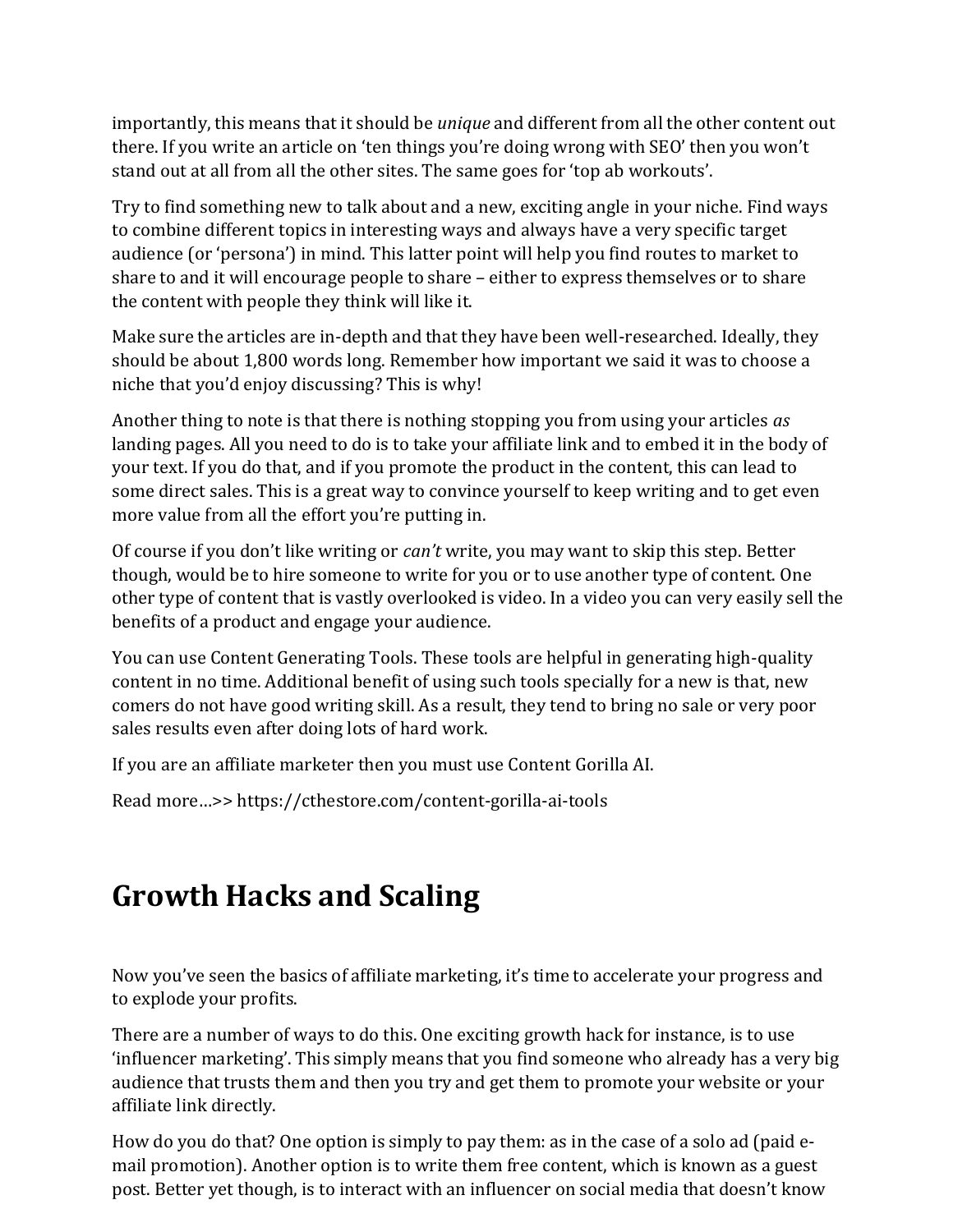quite how big they are. Use Twitter analytics to identify your most influential followers and then engage with them by asking questions or retweeting their posts. Often they will respond in kind out of politeness if nothing else!